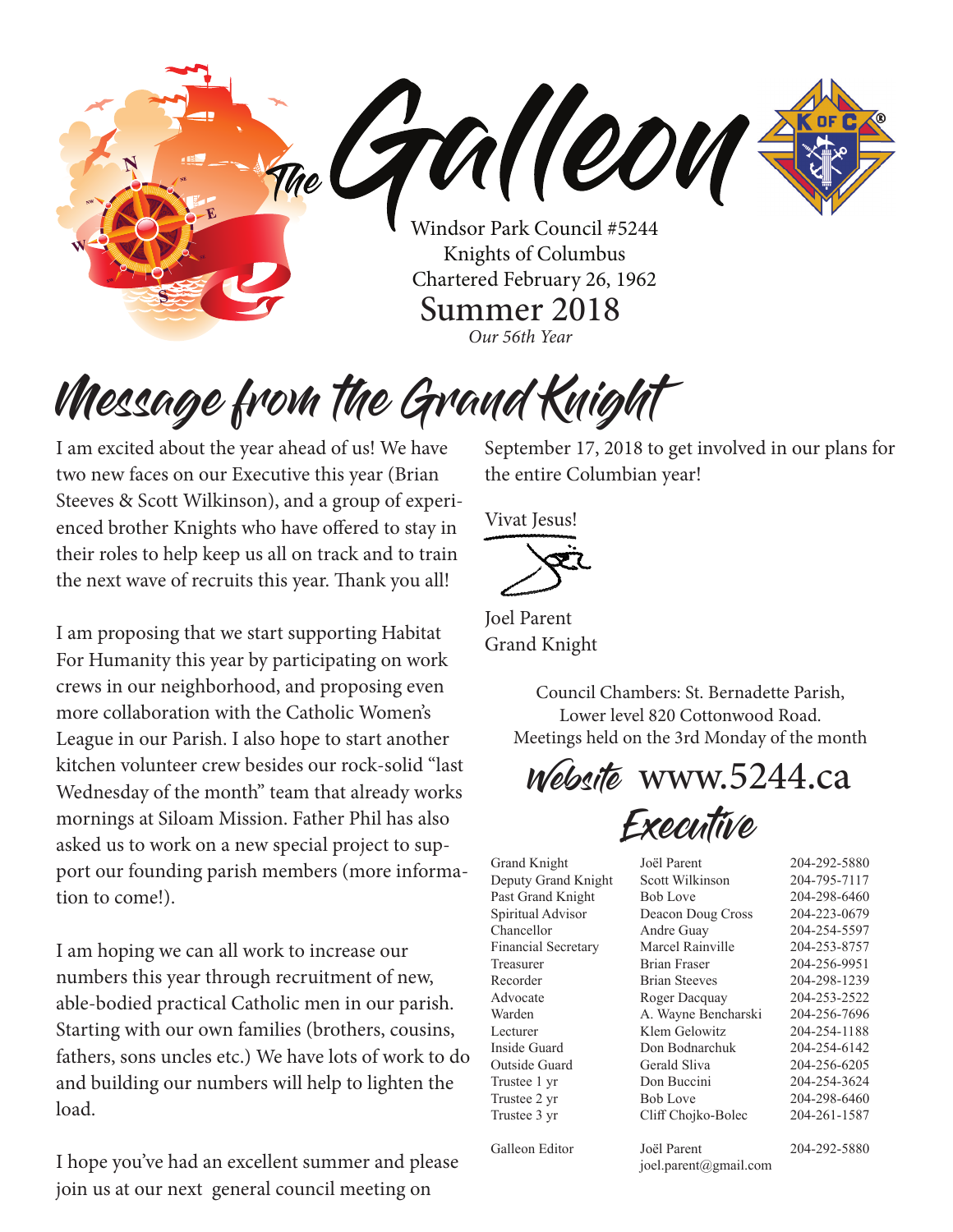Knights of Columbus General Meeting

**Monday June 18, 2018 Notables** 

Called to order 7:42 pm 13 members present

Minutes of previous meeting accepted as read.

GK Br. Claude's report: Congratulated brothers for a successful Columbian year. Advised council that knights Mass and appreciation barbeque was a success and thanked all volunteers for their participation. Also reported that year end gathering at Garbonzo's was well attended and a good time was had by all. Thanked brothers that accepted executive and other positions for the upcoming Columbian year.

Treasurer Br. Brian reported: General account \$5051.72 / Charity \$7422.49 / Vocations \$ 623.48. Carried. Financial secretary Br. Marcel was not present. On his behalf, Br. Brian presented the following bills to be paid: Appreciation barbeque \$226.74 (food and condiments) / \$37.50 (ice and drinks) /\$526.00 (K of C golf shirts) /\$85.56 (Galleon stamps) / \$126.97 (5244.ca website annual costs) Second Br. Gerry Martens. Carried

Chancellor Br. Andre – No report.

Membership – Br Buccini advised Supreme 's on line presentation very well done. Requested that Andre Desloges be accepted as member of our council. Second Br. Martens. Carried. Br. Buccuni informed council that Supreme encourages Kiosks being setup at churches to provide religious as well as many other materials as recruiting aides for councils. Cost would be less than \$200. Br. Joel will present idea to Fr. Phil and report to council next meeting.

Br. Joel informed council that Habitat for Humanity provided the following information: **They request a \$2500 donation and require that volunteers commit to work a full 8 hour day. They also have a on line training course**. Br. Wayne requested we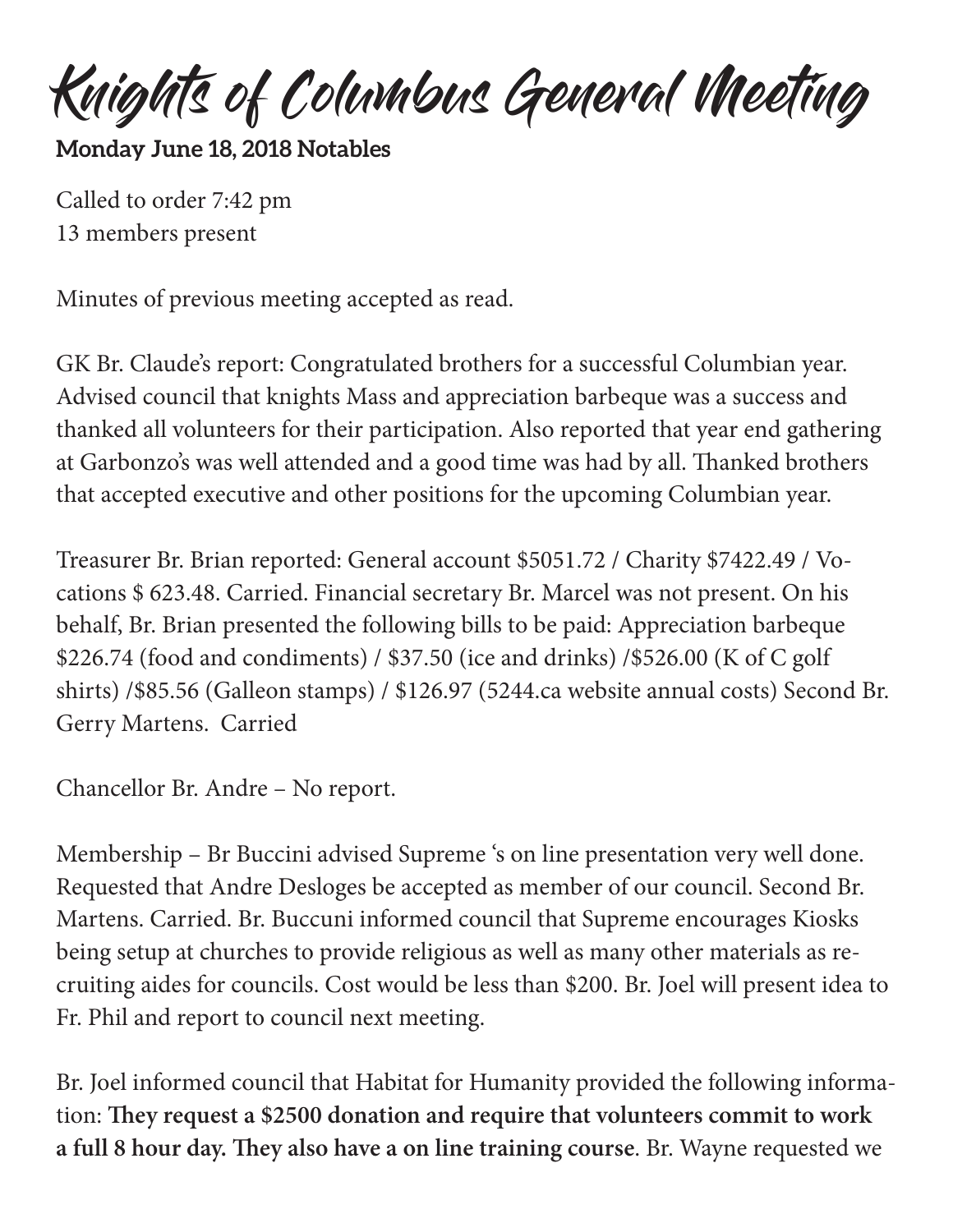wait until next Columbian year before making a decision to proceed. Council members agreed. Br. Joel suggested that council consider giving out recognition certificates to parish members that are active in keeping our parish healthy and thriving. Criteria to be established. He also suggested we recognise our knights by presenting awards such as family of the year, knight of the month, knight of the year, etc. Second Br. Buccini. Carried. Br. Joel also advised that Br. Cliff will provide a schedule for Rosary presentation at our next meeting.

Br. Sliva will contact Applebee's in September to book our fund raiser for May,2019. Br. Sliva also advised that Sierra Leone Action Committee is helping financially to build a school in Sierra Leone and requested council donate \$300. Second Br. Buccuni. Carried. Total cost will be approximately \$50,000.

Br. Clem advised he is close to breaking even purchasing after meeting snacks but not quite. Pay up knights.

Br. Bob Love chaired the election and the following is our executive for the 2018- 19 term. GK – Br. Joel Parent / DGK – Br. Scott Wilkinson / Recorder – Br. Brian Steeves / Chancellor – Br. Andre Guay / Financial Secretary – Br. Marcel Rainville / Treasurer – Br. Brian Fraser /Advocate – Br. Roger Dacquay / Warden – Br. Wayne Bencharski / Lecturer – Br. Klem Gelowitz / Inside Guard – Br.Don Bodnarchuk / Outside Guard – Br. Gerry Sliva / Trustees – 3 yr. Br. Cliff Chojko-Bolec / 1 yrs.Br. Don Buccini / 2 yrs. Br. Bob Love.

Meeting Adjourned at 8:35

Respectfully submitted. Morris Subtelny PGK